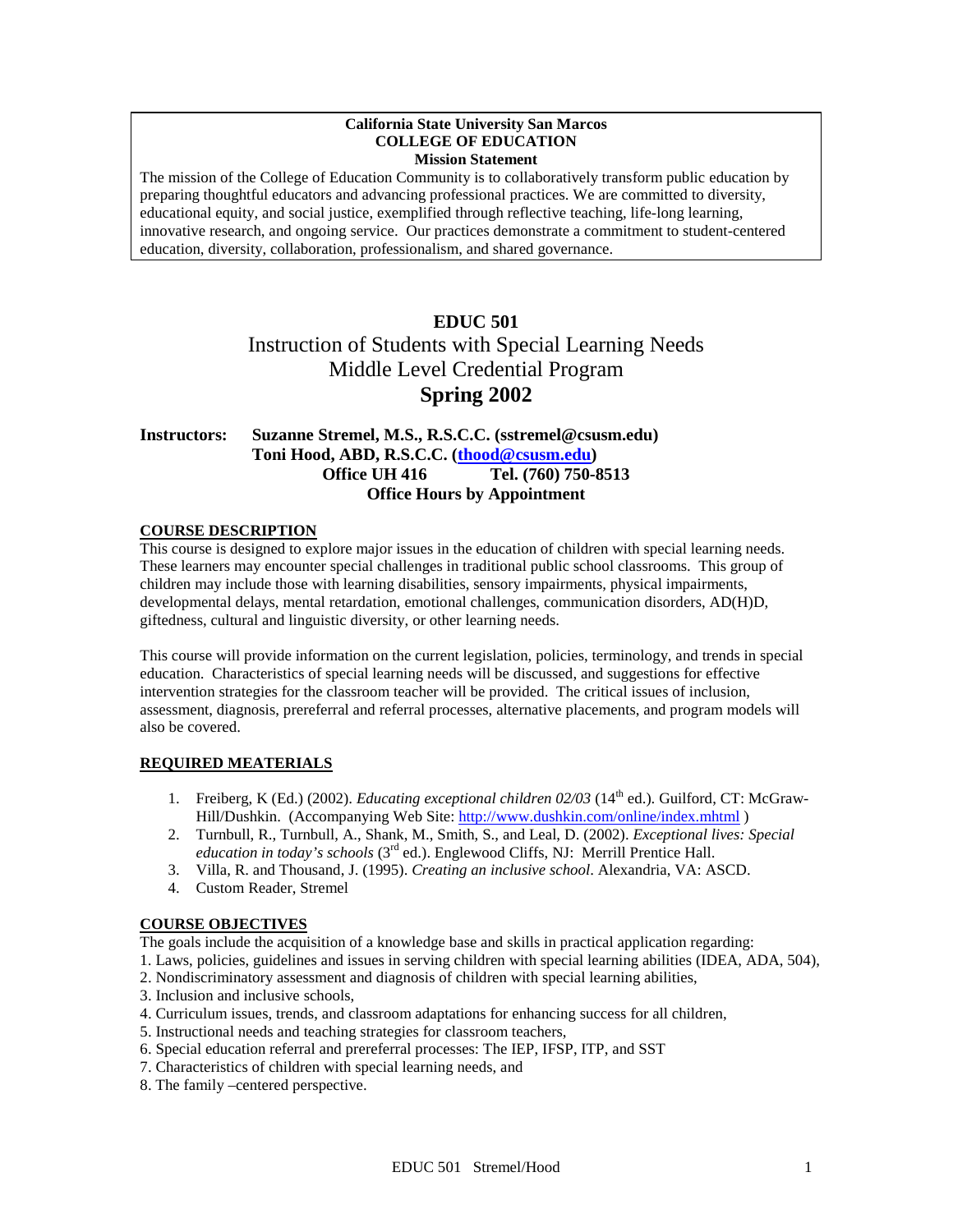## **ACTIVITIES AND INSTRUCTIONAL METHODS RELATED TO REALIZING OBJECTIVES**

class discussions lectures readings videos student observations class dynamics cooperative group activities projects group presentations demonstrations professional growth activities comment cards online activities

## **EVALUATION AND ATTAINMENT OF THESE KNOWLEDGE BASES AND SKILLS**

| written and oral reports comment cards |             | group presentations                  | class dynamics |
|----------------------------------------|-------------|--------------------------------------|----------------|
| annotated bibliography                 | reflections | participation/attendance/punctuality |                |
| COUAL LODIA BRAHIBB UBLIDE             |             |                                      |                |

#### **SCHOLASTIC REQUIREMENTS** Family Centered Perspective Written Report 10 points Family Centered Perspective Presentation 10 points<br>
Courage for the Discouraged Article 10 points Courage for the Discouraged Article 10 points<br>SST Group Project 10 points **SST Group Project** Annotated Bibliography (2 articles from Freiberg 10 points Professional Growth Activities (2: Hansen & CLMS/alt.) 10 points Freiberg Article Reviews (**Choose 2**: #9, 10, 14, 9, 21, 30) 10 points Study Guides (4) 20 points Participation/Attendance/Punctuality/Class Dynamics 10 points 100 points

#### **GRADING RUBRIC**

- 10 Noteworthy responses are made to all elements of assignment. There is evidence of thorough comprehension of literature. There is application of a variety of sources, including personal experiences. There is evidence of excellent synthesis of information/experiences.
- 8 Satisfactory responses are made to most elements of assignment. There is evidence of general comprehension of literature and application of sources. Personal experiences are adequately referenced. There is some evidence of synthesis of information and experiences.
- 6 Incomplete responses are made to some elements of assignment. There is evidence of limited comprehension of literature and application of sources. Personal experiences may or may not be referenced. There is inadequate evidence of synthesis of information and experiences
- 4 Responses to elements of assignment are cursory. Comprehension of literature appears vague. There is limited application of sources, which may only center on personal experiences. Part of the response may be incorrect.
- 2 Responses to elements of assignment are incomplete and/or incorrect. Comprehension of literature is sketchy or absent. Many parts of the responses may be incorrect. Minimal effort is noted, and assignment may be significantly late.
- 0 No credit for work not done/not attempted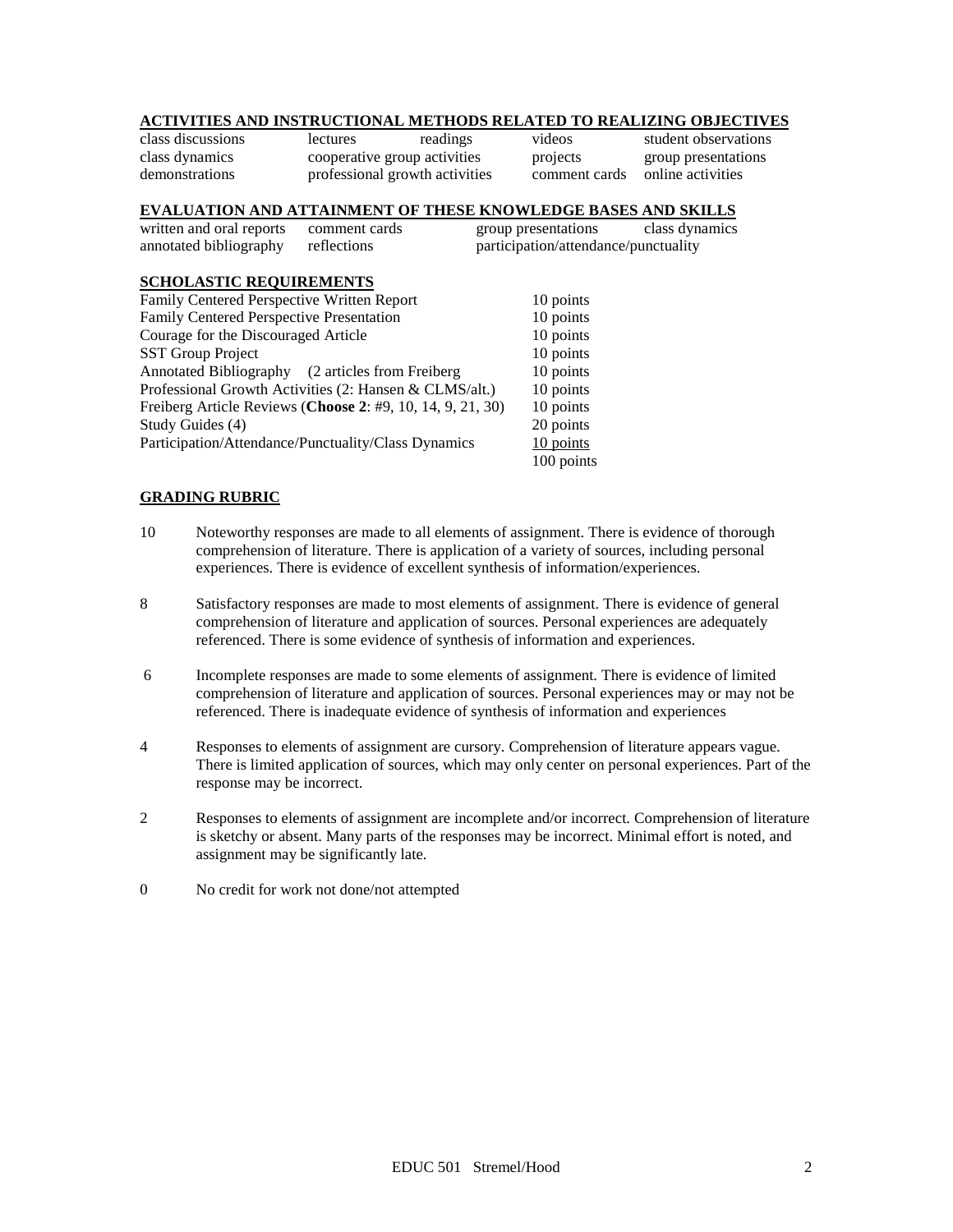## **ADMINISTRATIVE REQUIREMENTS**

- *Use "person-first language" in all assignments and discussions!*
- Our goal is to assist you in being successful in this course. If you have extraordinary circumstances that will impact your assignments and class attendance, please contact the instructors as soon as possible. Assignments will be accepted early.
- This is a clear credential course, and you must maintain a B average (3.0 GPA) and cannot receive below a C+ in any course in your teacher education courses to receive a clear teaching credential from the State of California.
- *Use "person-first language" in all assignments and discussions!*
- A good student is one who adheres to standards of dependability and promptness. Attend all classes. Be on time. Tardiness/leaving early are counted against you.
- Two class sessions missed eliminates the possibility of an "A". Classes may NOT be made up.
- *Use "person-first language" in all assignments and discussions!*
- Complete assignments on time for full credit. Work received more than one week late will receive no credit.
- All work must be original.
- Participate in class discussions and group activities.
- E-mail the instructors if you need to make an appointment.
- *Use "person-first language" in all assignments and discussions!*
- **For online assignments**, type your assignments into a Word document first; then save them. Then copy and paste your work into a Class Mail or Discussion Board message (according to directions given by the instructors). **(IMPORTANT! DO** *NOT* **ATTACH ANYTHING INTO THE ONLINE SUPPLEMENT. ATTACHMENTS DO NOT ALWAYS WORK.)**

*NOTE: Paragraph formatting will be lost in the online work. Do not be concerned about that. We do ask that you double space between paragraphs, after titles, and before any signatures. Thank you.*

• **For face-to-face classes,** word-process all reports (font size 12). Double space. Keep copies of all of your work.

#### **COE Attendance Policy**

Due to the dynamic and interactive nature of courses in the College of Education, all students are expected to attend all classes and participate actively. At a minimum, students must attend **more than 80% of class time,** or s/he may not receive a passing grade for the course at the discretion of the instructor. Individual instructors may adopt more stringent attendance requirements. Should the student have extenuating circumstances, s/he should contact the instructor as soon as possible.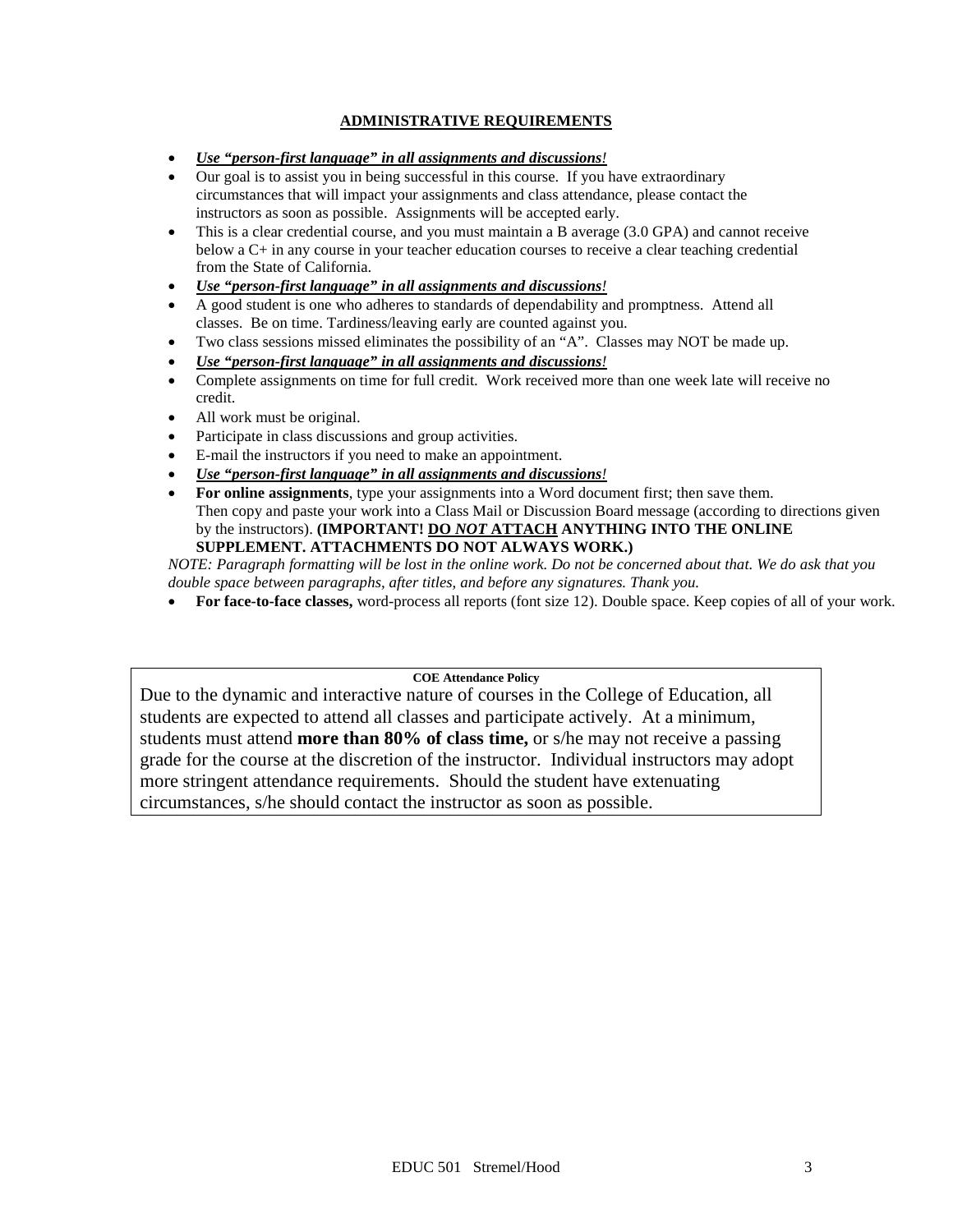|                                                | CROSS-CULTURAL, LANGUAGE AND ACADEMIC DEVELOPMENT (CLAD) COMPETENCIES         |                                       |
|------------------------------------------------|-------------------------------------------------------------------------------|---------------------------------------|
| PART 1:                                        | PART <sub>2:</sub>                                                            | PART 3:                               |
| LANGUAGE STRUCTURE                             | METHODOLOGY OF BILINGUAL,                                                     | <b>CULTURE AND</b>                    |
| AND FIRST- AND SECOND-LANGUAGE                 | ENGLISH LANGUAGE                                                              | <b>CULTURAL DIVERSITY</b>             |
| <b>DEVELOPMENT</b>                             | DEVELOPMENT,                                                                  |                                       |
|                                                | AND CONTENT INSTRUCTION                                                       |                                       |
| I. Language Structure and Use:                 | I. Theories and Methods of Bilingual I. The Nature of Culture                 |                                       |
| <b>Universals and Differences</b>              | <b>Education</b>                                                              |                                       |
| (including the structure of English)           |                                                                               |                                       |
| A. The sound systems of language               | A. Foundations                                                                | A. Definitions of culture             |
| (phonology)                                    |                                                                               |                                       |
| B. Word formation (morphology)                 | B. Organizational models: What works<br>for whom?                             | B. Perceptions of culture             |
| C. Syntax                                      | C. Instructional strategies                                                   | C. Intragroup differences (e.g.,      |
|                                                |                                                                               | ethnicity, race, generations, and     |
|                                                |                                                                               | micro-cultures)                       |
| D. Word meaning (semantics)                    | II. Theories and Methods for                                                  | D. Physical geography and its         |
|                                                | Instruction In and Through English                                            | effects on culture                    |
|                                                | A. Teacher delivery for both English                                          |                                       |
| E. Language in context                         | language development and content                                              | E. Cultural congruence                |
|                                                | instruction                                                                   |                                       |
| F. Written discourse                           | B. Approaches with a focus on English                                         | II. Manifestations of Culture:        |
|                                                | language development                                                          | <b>Learning About Students</b>        |
| G. Oral discourse                              |                                                                               | A. What teachers should learn about   |
|                                                | C. Approaches with a focus on content<br>area instruction (specially designed | their students                        |
|                                                | academic instruction delivered in                                             |                                       |
|                                                | English)                                                                      |                                       |
| H. Nonverbal communication                     | D. Working with paraprofessionals                                             | B. How teachers can learn about       |
|                                                |                                                                               | their students                        |
| II. Theories and Factors in First- and         | III. Language and Content Area                                                | C. How teachers can use what they     |
| Second-Language Development                    | <b>Assessment</b>                                                             | learn about their students            |
|                                                |                                                                               | (culturally-responsive pedagogy)      |
| A. Historical and current theories and         |                                                                               |                                       |
| models of language analysis that have          | A. Purpose                                                                    | <b>III. Cultural Contact</b>          |
| implications for second-language               |                                                                               |                                       |
| development and pedagogy                       |                                                                               |                                       |
| B. Psychological factors affecting first- and  | <b>B.</b> Methods                                                             | A. Concepts of cultural contact       |
| second-language development                    |                                                                               |                                       |
| C. Socio-cultural factors affecting first- and | C. State mandates                                                             | B. Stages of individual cultural      |
| second-language development                    |                                                                               | contact                               |
| D. Pedagogical factors affecting first- and    | D. Limitations of assessment                                                  | C. The dynamics of prejudice          |
| second-language development                    |                                                                               |                                       |
| E. Political factors affecting first- and      | E. Technical concepts                                                         | D. Strategies for conflict resolution |
| second-language development                    |                                                                               |                                       |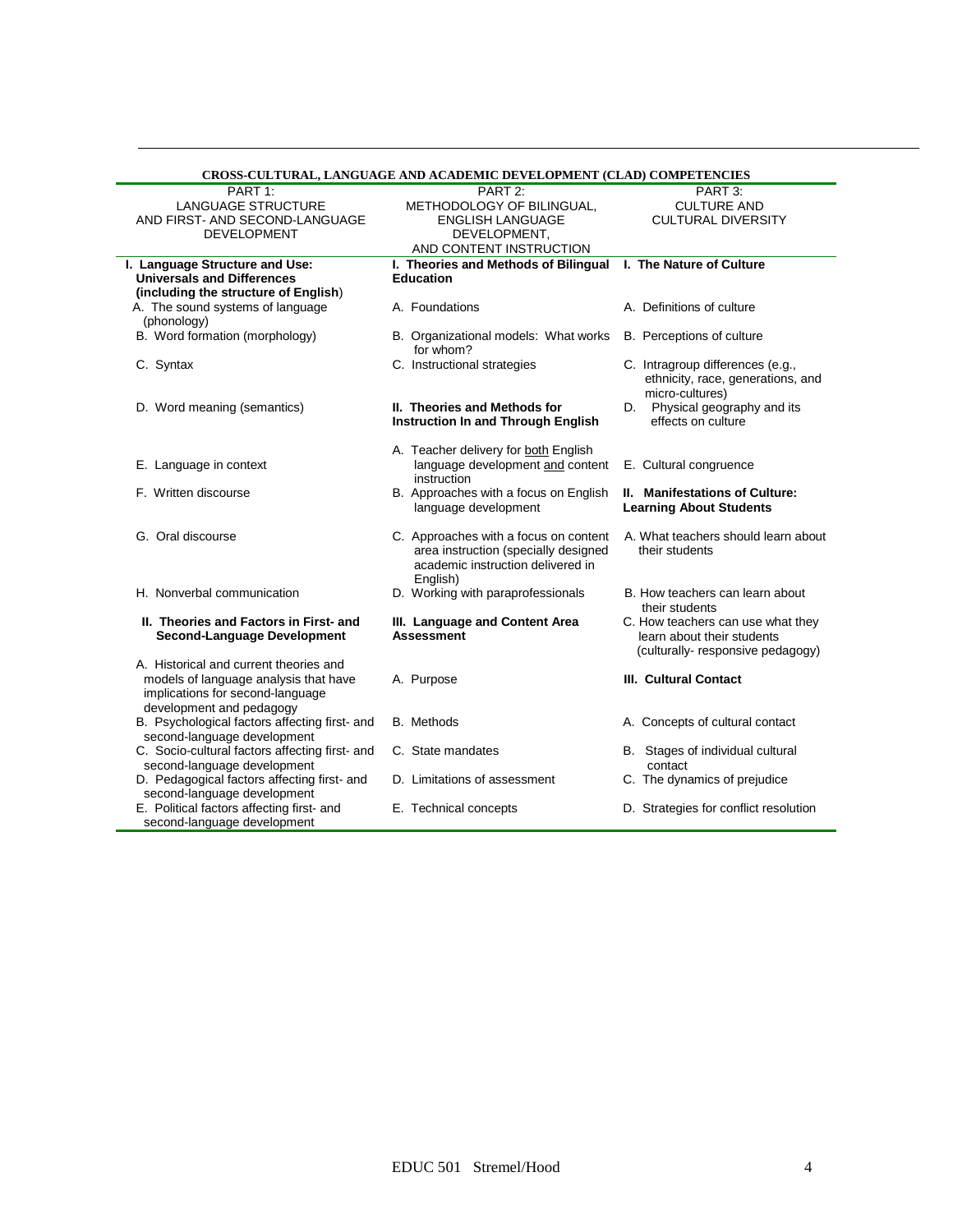# **TENTATIVE COURSE SCHEDULE EDUC 501 (Middle Level) Spring 2002**

| Class #                                                | Date                   | Forum                     | Topics                                                                                                                                | <b>Class Activities</b>                                                                                  | Readings                                                     | Assignments Due                                             |
|--------------------------------------------------------|------------------------|---------------------------|---------------------------------------------------------------------------------------------------------------------------------------|----------------------------------------------------------------------------------------------------------|--------------------------------------------------------------|-------------------------------------------------------------|
| 1<br>$\ensuremath{\mathrm{S}}/\ensuremath{\mathrm{H}}$ | 2/4<br>PM              | ${\bf F}$                 | Course Overview;<br>SPED History;<br>Person-First Language;<br>Assign 3 SST Groups &<br>Topics (Emotional;<br>Soc./Behav'l; Academic) | Introductions<br>Kunc Video<br>"Label Me"<br>Person 1 <sup>st</sup> Pledge                               | $T: Ch. 1-3$<br>V/T: Ch. 1-2                                 | "Getting to Know You"<br>(Posted Online in DB<br>by $2/8$ ) |
| $\overline{2}$<br>${\bf S}$                            | 2/5                    | $\mathbf{O}$              | <b>Inclusion Rationales;</b><br>Preferral (SST) Process                                                                               | Online SST and<br><b>IEP</b> Sites                                                                       | $T: Ch. 1-3$<br>$V/T$ : Ch. 3                                | Study Guide #1<br>(Posted in DB by 2/10)                    |
| 3                                                      | 2/11                   | $\boldsymbol{\mathrm{F}}$ | "Differentiating<br>Curriculum, Instruction,                                                                                          | Hansen<br>Symposium:                                                                                     |                                                              |                                                             |
| S/H                                                    | AM                     |                           | and Assessment for All<br>Learners" (Workshop 3)                                                                                      | Workshop<br>attendance and<br>participation                                                              | $V/T$ : Ch. 4-6;<br>F: Article #31                           |                                                             |
| 4                                                      | 2/15                   | $\mathbf F$               | Six Principles of IDEA;<br>The Referral Process                                                                                       | Video: What We<br>Learned                                                                                | T: Ch. 1<br>(Review);                                        | Prof Growth Activity #1:<br>Re: Hansen Symposium            |
| S                                                      | $\mathbf{A}\mathbf{M}$ |                           | (IFSP, IEP, ITP);<br><b>Hansen Reflections</b>                                                                                        | "I Spy" of IEP<br>elements                                                                               | WebCT IEP<br>Lecture (See<br>SG#4)                           | (C)                                                         |
| 5                                                      | 2/15                   | $\boldsymbol{\mathrm{F}}$ | Non-discriminatory<br>Assessment                                                                                                      | "Courage for the<br>Discouraged"                                                                         | Review T: Ch.<br>3;                                          | Study Guide #2<br>(DB)                                      |
| S                                                      | PM                     |                           | Multiple Intelligences                                                                                                                | article given to<br>students<br>(To be returned<br>unmarked to<br>instructors by 2/25)<br>Video: Bad IEP | Read T: Ch. 4-<br>16 ("How to<br>Evaluate"<br>sections only) |                                                             |
| 6                                                      | 2/18                   | $\boldsymbol{\mathrm{F}}$ | The 13 Handicapping<br>Conditions-Overview;<br><b>Observation Skills</b>                                                              | 504 Video: Group<br>Observations                                                                         | Model Obs.<br>Report;                                        | Study Guide #3<br>(DB)                                      |
| H                                                      | AM                     |                           | Guest Lecturer:<br>Jim Chapple                                                                                                        |                                                                                                          | T: Ch. 4, 12, 16                                             |                                                             |
| 7                                                      | 2/18                   | $\mathbf F$               | Specific Learning<br>Disabilities; Giftedness;                                                                                        | F.A.T. City Video:                                                                                       | T: Ch. 4, 7                                                  | Post SST Online<br>Using                                    |
| H                                                      | PM                     |                           | Assign FCP Groups &<br>Topics                                                                                                         | A Simulation of<br><b>SLD</b>                                                                            | <b>Bring small</b><br>mirror                                 | Presentation Tool                                           |
| 8                                                      | 2/19                   | $\mathbf{O}$              | <b>Behavior Management;</b><br>Positive Behavior                                                                                      | Respond to<br>questions on p. 177                                                                        | T: Ch. 5                                                     | "Courage for the<br>Discouraged" responses                  |
| S                                                      |                        |                           | Supports;<br>The Hughes Bill                                                                                                          | of Turnbull text                                                                                         |                                                              | (DB)                                                        |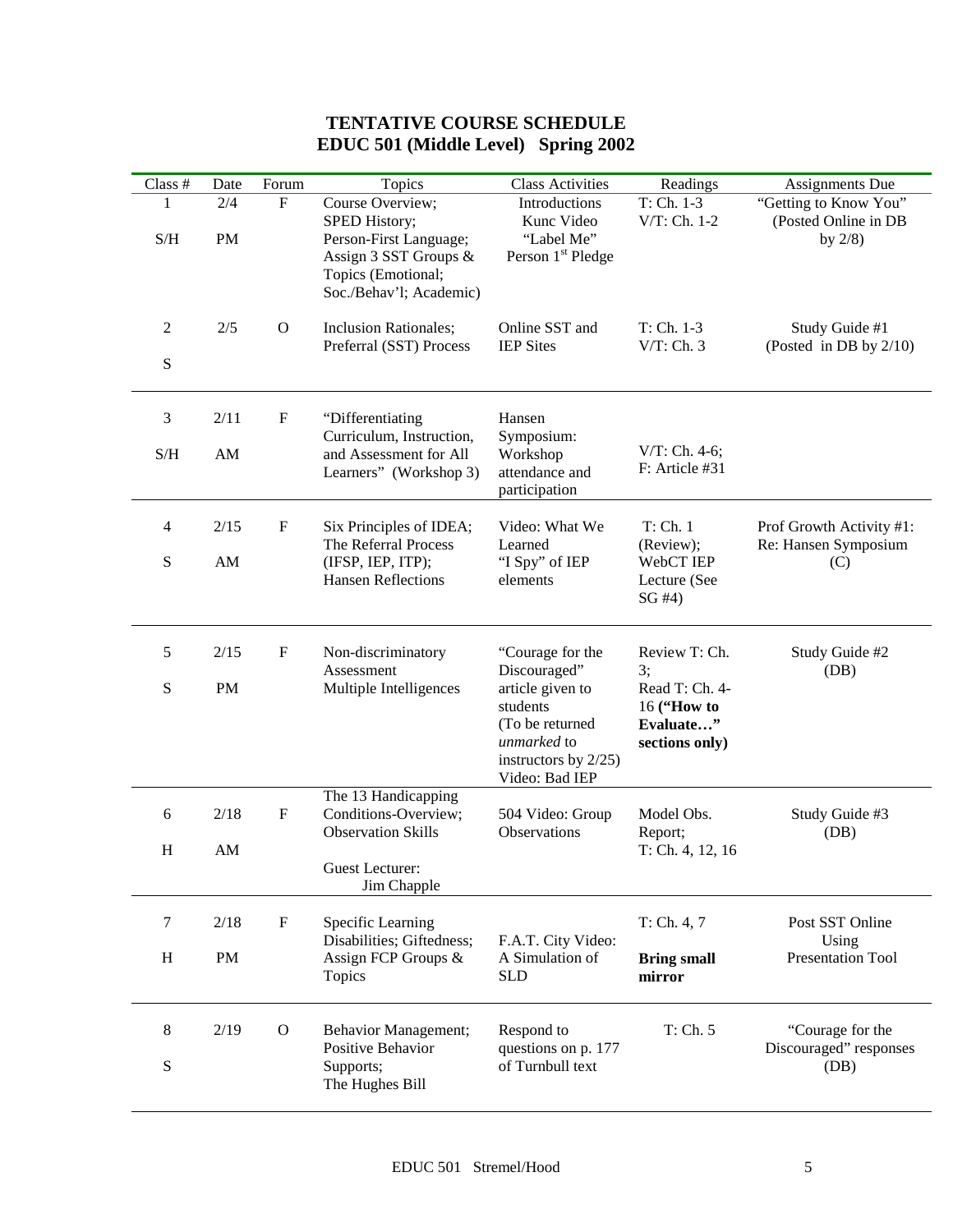| 9                         | 2/22                      |                           | <b>SST</b> Presentations                                   |                                         | By 2/25: Post<br>comments re:<br>all SSTs (DB); | <b>Post SST Presentations</b>                                           |  |
|---------------------------|---------------------------|---------------------------|------------------------------------------------------------|-----------------------------------------|-------------------------------------------------|-------------------------------------------------------------------------|--|
| H                         |                           | $\mathbf{O}$              | Online;<br>Annotated                                       |                                         | Read one AB of                                  | (Presentation Tool);                                                    |  |
|                           |                           |                           | Bibliographies                                             |                                         | each classmate                                  | Post Annotations (DB)                                                   |  |
| 10                        | 2/25                      | $\mathbf F$               | SST Debriefing;<br>FCP Discussion;                         | FCP Assignment<br>Models and Group      | T: Ch. 6, 14                                    | Return "Courage" article<br>to instructor                               |  |
| $\boldsymbol{\mathrm{H}}$ | PM                        |                           | AD/HD, SLI                                                 | Assignments; SLI<br>and AD/HD<br>Videos |                                                 | (C)                                                                     |  |
| 11                        | 2/27                      | $\Omega$                  | Self-Determination                                         | Online links                            | F: Article #33                                  | Complete and forward                                                    |  |
| S                         |                           |                           |                                                            |                                         |                                                 | one Article Review Form<br>to Suzanne via email<br>before today's class |  |
| 12                        | 3/1                       | $\mathbf F$               | <b>Strategies for Success:</b><br>Curriculum, Instruction, |                                         | F: #9, #10, #14,<br>#19, #21, #30               | Complete and forward<br>two Article Review                              |  |
| ${\bf S}$                 | AM                        |                           | and the Environment<br>Prof. Partnerships                  |                                         | Choose 2 only.                                  | Forms to Suzanne via<br>email before today's class                      |  |
| 13<br>S                   | 3/1<br><b>PM</b>          | $\mathbf F$               | <b>FCP Research Class</b>                                  |                                         |                                                 | Study Guide #4 (DB)                                                     |  |
| 14                        | 3/4                       | $\boldsymbol{\mathrm{F}}$ | The Family Centered<br>Perspective                         | <b>FCP</b> Presentations                |                                                 | Written FCP Report<br><b>FCP</b> Presentation                           |  |
| S/H                       | PM                        |                           |                                                            | <b>Course Evaluations</b>               |                                                 | (C)                                                                     |  |
| 15                        | 3/8                       | $\mathbf{O}$              | Professional Growth                                        | <b>CLMS</b> Conference:                 |                                                 | <b>PGA#2</b>                                                            |  |
| ${\bf S}$                 |                           |                           |                                                            | a SPED workshop<br>or Alternative PGA   |                                                 | (DB)                                                                    |  |
| <b>Instructor Key:</b>    |                           |                           | S (Suzanne Stremel)                                        | H (Toni Hood)                           |                                                 |                                                                         |  |
| <b>Text Key:</b>          |                           |                           | $\mathbf F$ (Freiberg)                                     | T (Turnbull et al.)                     | V/T (Villa & Thousand)                          |                                                                         |  |
| <b>Forum Key:</b>         |                           |                           | F (face-to-face class)                                     | O (online class)                        |                                                 |                                                                         |  |
|                           | <b>Assignment Due in:</b> |                           | <b>DB</b> (Discussion Board)                               | <b>CM</b> (Class Mail)                  | C (In F2F Class)                                |                                                                         |  |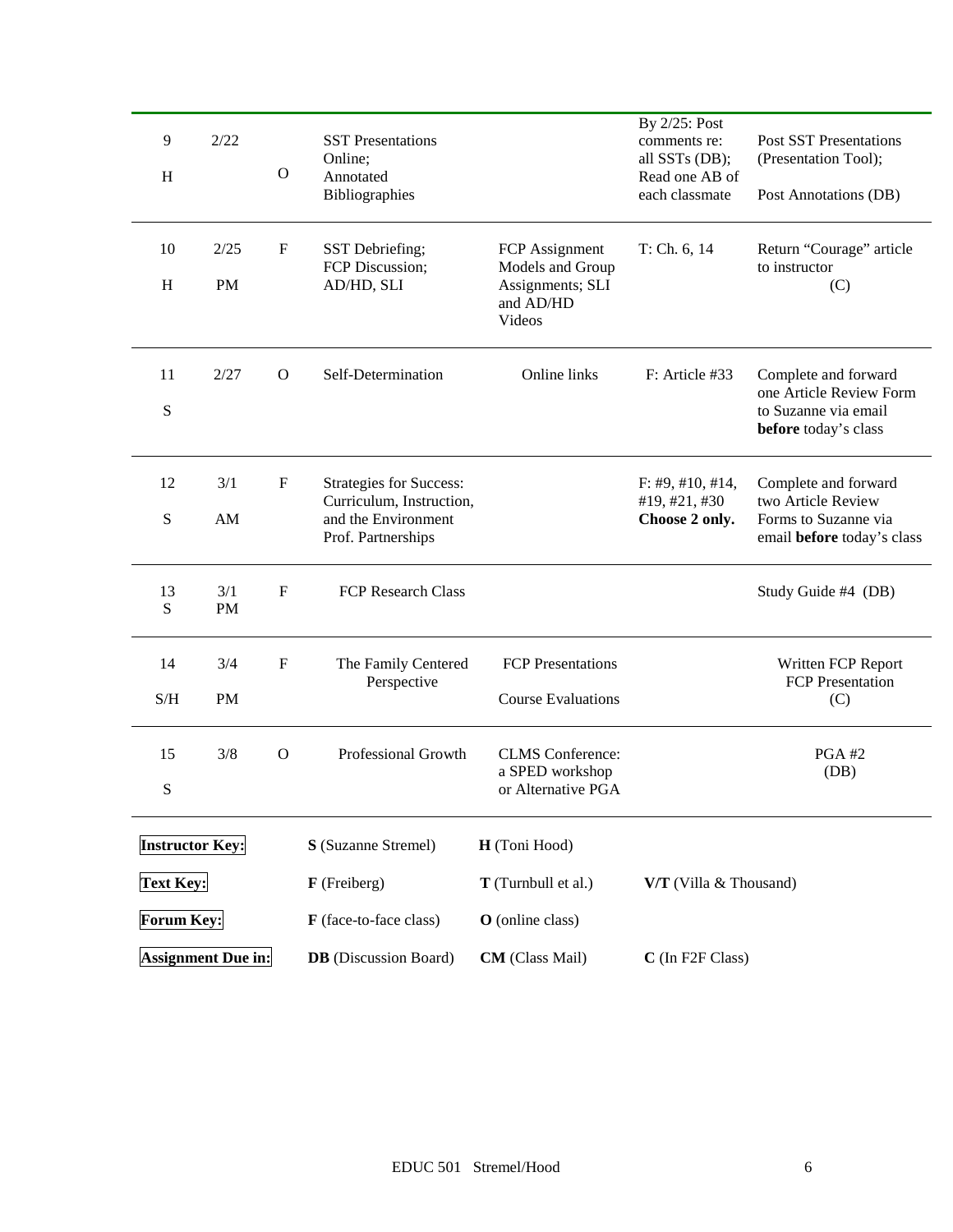# **COURSE ASSIGNMENTS**

*Note: The "Getting to Know You" assignment, the 4 Study Guides, details of the SST assignment, and Freiberg Article Review assignments are not included here; they may be found online in our course supplement. We will discuss them in our first class.*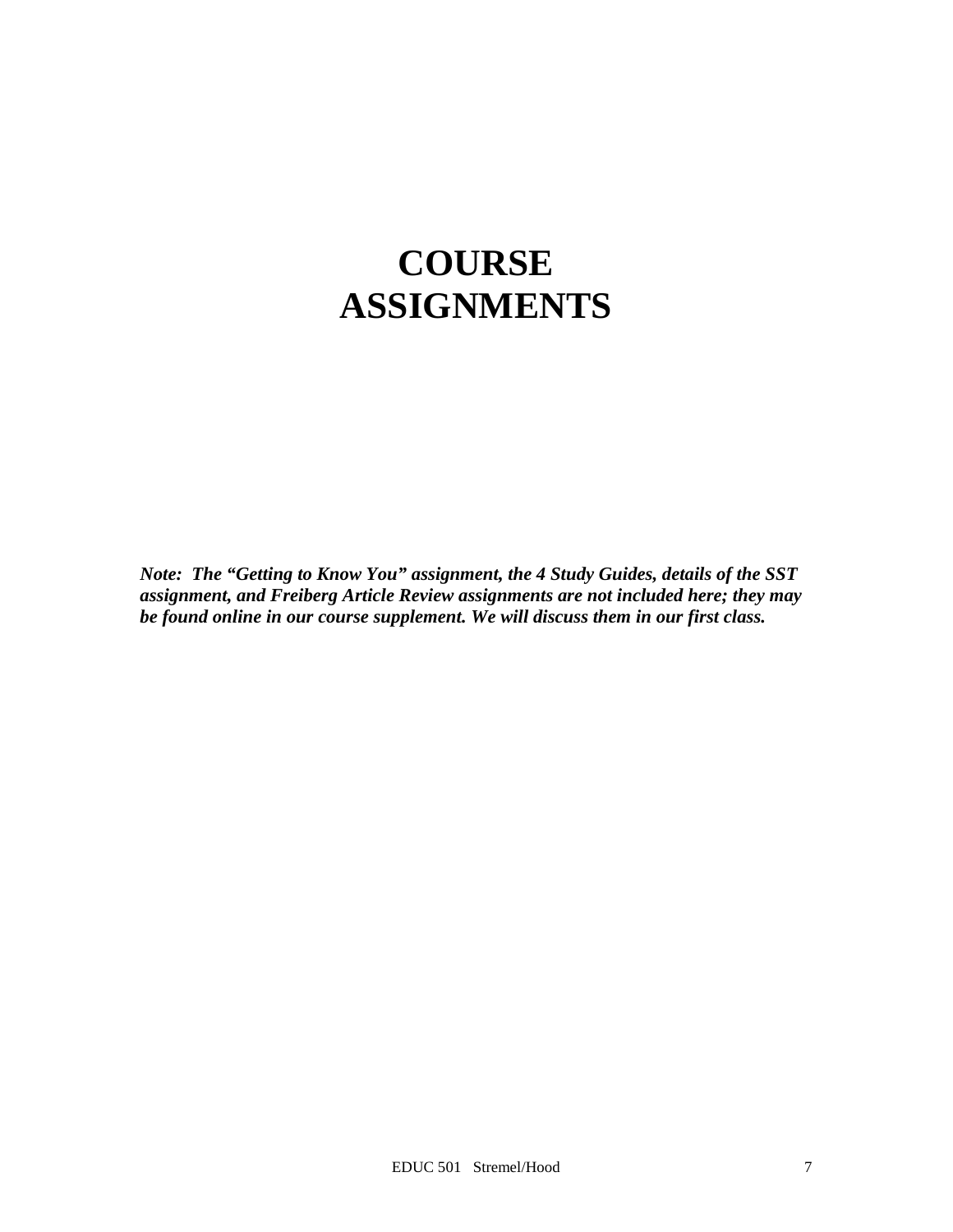# Class #1: An Icebreaker

# The Stars of EDUC501

*The star below has five points. Beginning with the top point and going clockwise, answer the following questions:*

- *1. Who are you? (name, roles, …)*
- *2. What keeps you busy? (jobs, school, family…)*
- *3. What are some special needs you have already heard about? (mental retardation, ADHD, learning disabilities…)*
- *4. What is one quality that you have that makes/will make you an effective teacher? (patience, organization, lifelong learner…)*
- 5. *What is something unique about you that you'd be willing to share? (have triplets, is a member of a royal family, never had a traffic ticket…)*



*Share your star with a classmate. Be prepared to describe your classmate's star to the rest of the class.*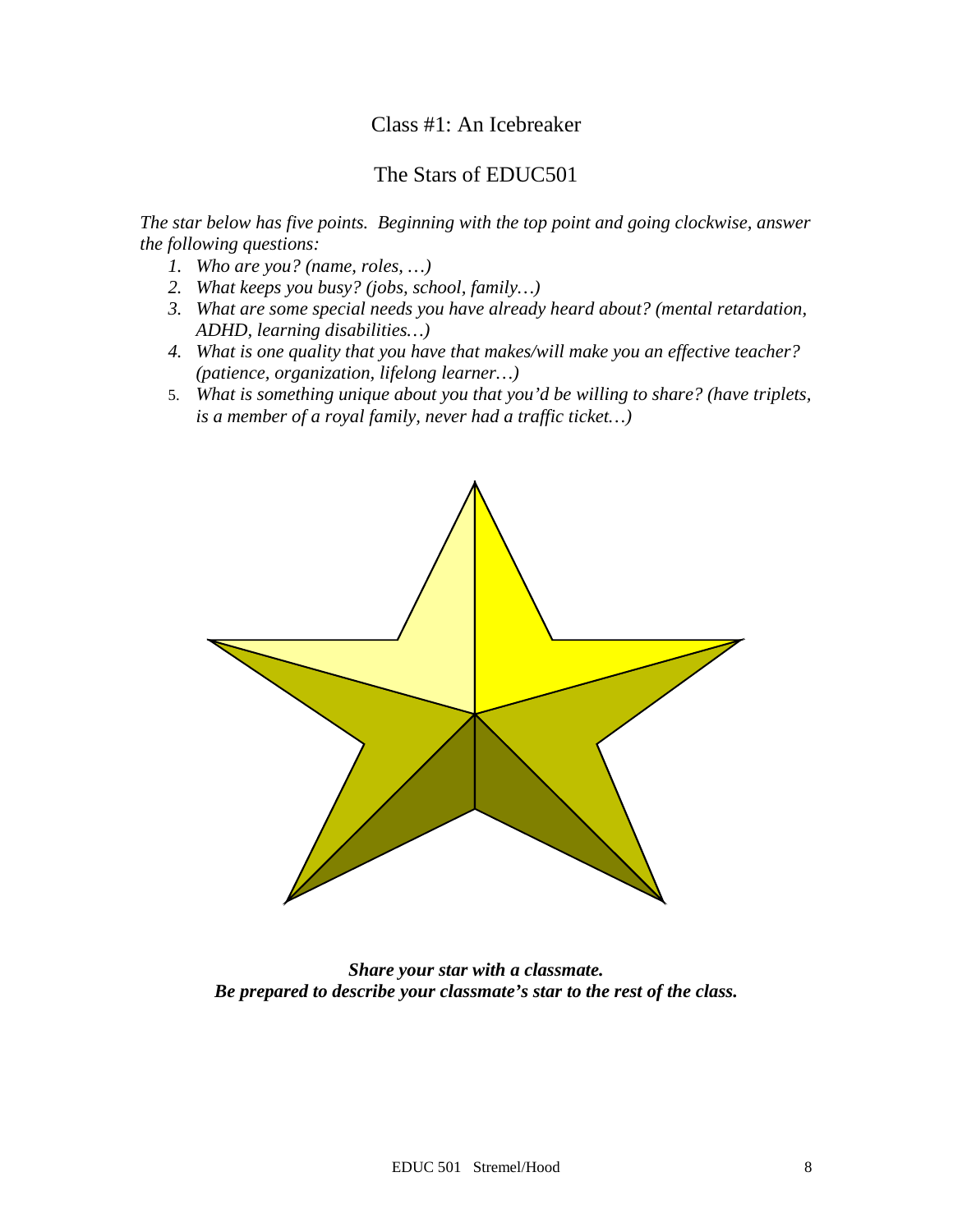## **STUDENT STUDY TEAM GROUP PRESENTATION ASSIGNMENT**

 The Student Study Team process is a responsibility of the classroom teacher. It serves as a method for addressing children's special learning needs PRIOR to referral for special education services. Some disabilities are more obvious than others are. Children's eligibility for special services is often determined by agencies other than schools. Children with disabilities in this category are rarely addressed in an SST meeting. Other disabilities become apparent when the child enters school. High incidence disabilities such as learning disabilities (language, mathematics, written expression), speech learning and behavior disorders often develop in response to academic demands. Children who are suspected of having learning disabilities, speech and language disorders, or behavior disorders often respond positively when their classroom teachers have participated in a Student Study Team on their behalf.

## **OBJECTIVES**

- **To demonstrate the SST model**
- **To demonstrate the roles of the SST members**
- **To review special education program options for meeting the student's needs**
- **To examine the use of prereferral strategies to resolve problems prior to formal referrals for special education services**
- **To explain the referral procedure involved in identifying students for special services**

## **SST ASSIGNMENT TASKS AND RESPONSIBILITIES**

*Please refer to assignment in WebCT for details of tasks and responsibilities.*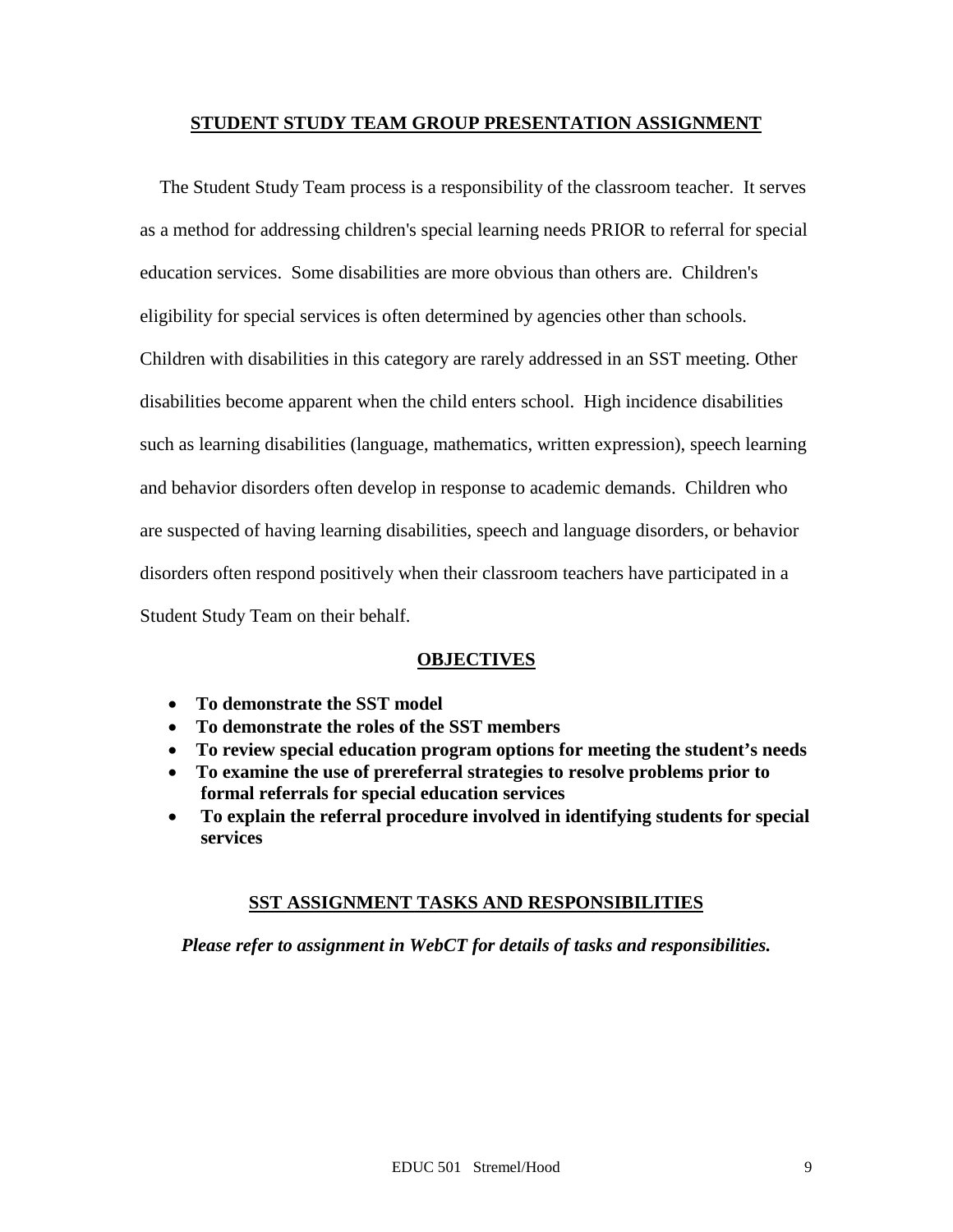# **ANNOTATED BIBLIOGRAPHY**

- 1. You will read and report on 2 articles related to the disability that your Student Study Team will present.
- 2. You will use the following format for your annotations, which will be posted on the Discussion Board online:
	- You will use APA format to reference each article, and you will type this at the beginning of your annotation. Here is an example:

Helmer, J., & Hood, A. (2000). *Restructuring a framework for inclusive education practices: Ensuring success for every teacher and student.* The New Hampshire Journal of Education, 3, 1-6.

- You will write one paragraph that summarizes each article read. Please word process, double space, use 12-point font (Times New Roman is preferred).
- You will write your reaction to each article read. This should be one or two paragraphs that summarize how you felt after reading it. (e.g., Did it give you new, interesting, fascinating, conflicting information? Were your ideas changed, enhanced, etc., based on this reading?)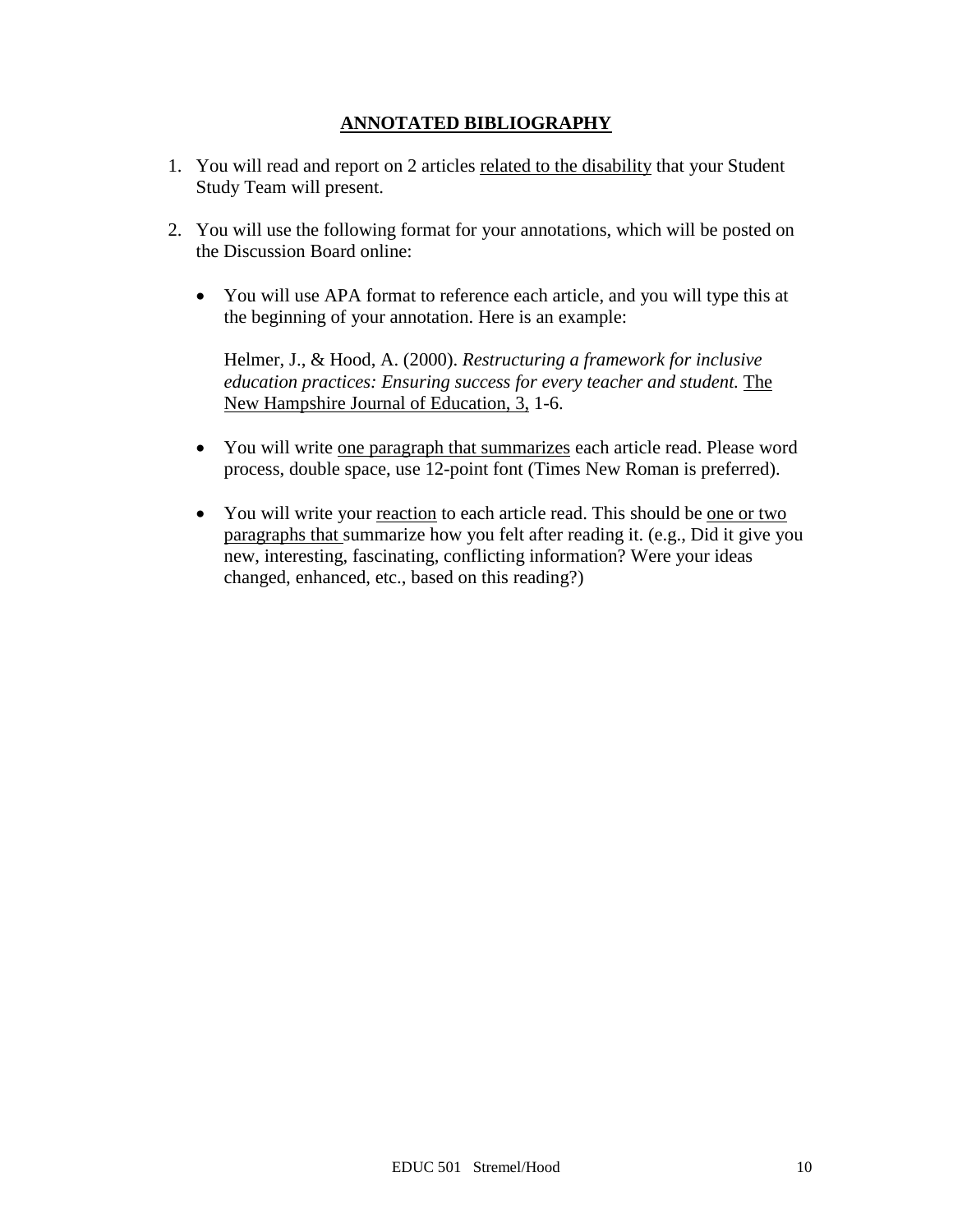## **COURAGE FOR THE DISCOURAGED" Larry K. Brendtro and Steven Van Bockern**

**This article specifically addresses the challenges of working with children with behavioral disorders. It proposes an integration of "the practice wisdom of great European pioneers in work with troubled youth" (p.4) with a child-rearing Native American system that "create(s) courageous, respectful children without the use of harsh punishments" (ibid). The empowerment values (belonging, mastery, independence and generosity) are the goals of education embodied in a "Circle of Courage", as conceptualized in a medicine wheel by a Lakota Sioux artist, George Bluebird.**

**Directions:**

- **1. You will be given a copy of the article in class. You will return the article to the instructors. Please do NOT write or highlight on the copy of the article.**
- **2. Read the article.**
- **3. Reflect on your own education, and on schools today.**
- **4. Respond to the following 3 questions:**
	- **What was your actual personal K-12 experience with nonreclaiming schools? (Refer to pp. 6-7 of the article.)**
	- **How was your self-esteem affected by your sense of significance, competence, power and virtue while you were a public school student? (Refer to p. 5.)**
	- **In what ways can we "mend the broken circles" in our schools today? (Refer to pp. 7-13.)**
- **4. Post your responses on the Discussion Board.**

## **Reference**

**Brendtro, L.K. & Van Bockern, S. (1994).** *Courage for the discouraged: A psychoeductional approach to troubled and troubling children***. Focus on Exceptional Children, 1-15.**

Please return your copy of the article to your instructor by Feb. 25<sup>th</sup>.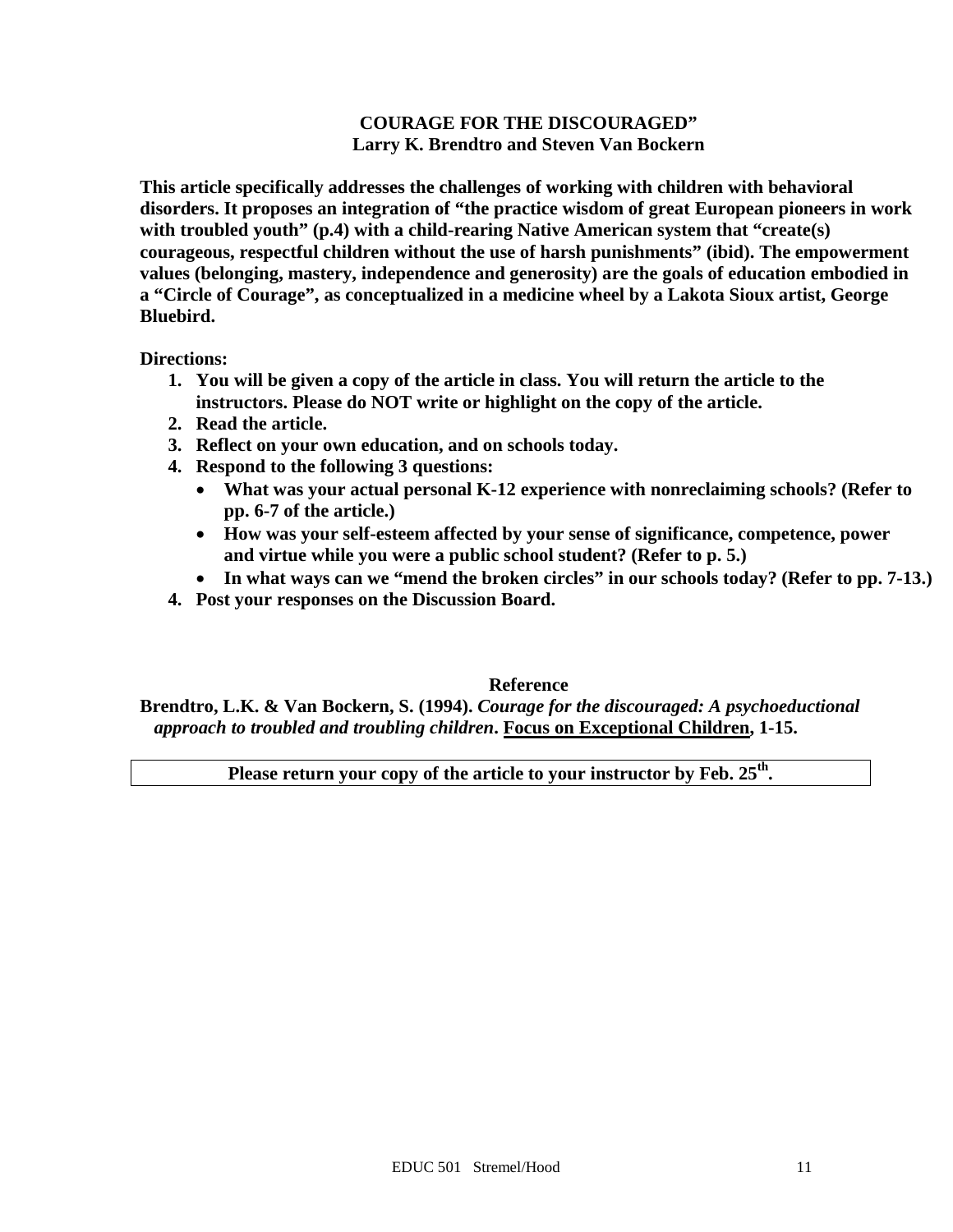# **A FAMILY-CENTERED PERSPECTIVE ON A SPECIFIC DISABILITY CATEGORY**

Context for the Project: The Family Snapshot

You belong to a family that includes a child with a specific disability. You may structure your family in whatever way you agree to with your partners. One "head-ofhousehold" earns \$30,000 per year and has a basic health insurance policy through his/her company; the insurance DOES NOT cover major medical expenses. With the birth (or determination of the disability), there have been many things to learn and many new emotions and feeling to deal with. Planning for how all family members can enjoy a quality life has taken on a new importance. You realize a major task is to find the educational and community resources and supports necessary for the child and the family to thrive while making the special accommodations your child with disabilities needs. You understand this task will continue until all of the children are adults and on their own. You realize that unique plans will need to be made to meet his/her current needs and lead to as productive, self-reliant, self-determined, independent and "normal" a life as possible in the child's adult years. Your participation on the Family Team will require you to contribute your ideas to your classmate group.

# **TEAM PRESENTATION: "A ROLE PLAYING OF YOUR CHILD'S LIFE(UNTIL HE OR SHE EXITS HIGH SCHOOL)"**

Your FCP team (a.k.a. "family") will present a 15-20 minute role-play that depicts the important experiences that your family encounters from the time of onset or identification of disability through the public school years. Remember to stay family-focused – it's not just about school. You will "shift gears" 3 or 4 times during your presentation, and the "actors" should feel free to have more than one role. Props may enhance your presentation.

"Families" in the past have depicted such occasions as these. Feel free to be creative!:

- getting the news from the doctor or psychologist that something was "wrong"
- visits to hospitals or doctors
- meetings at school (IEP or SST)
- "kitchen table" talk at home reflecting on what has occurred
- birthday parties
- graduations
- car rides to and from meetings/visits
- talk show radio or TV programs highlighting your child's disability

# **TEAM WRITTEN ASSIGNMENT: "HOW DO WE MEET OUR CHILD'S NEEDS?"**

Given the chapters related to your child's assigned disability in the Turnbull text, the Villa and Thousand text, your online course supplement (which has MANY resources for you!), and supplementary materials that have been abstracted in the lectures related to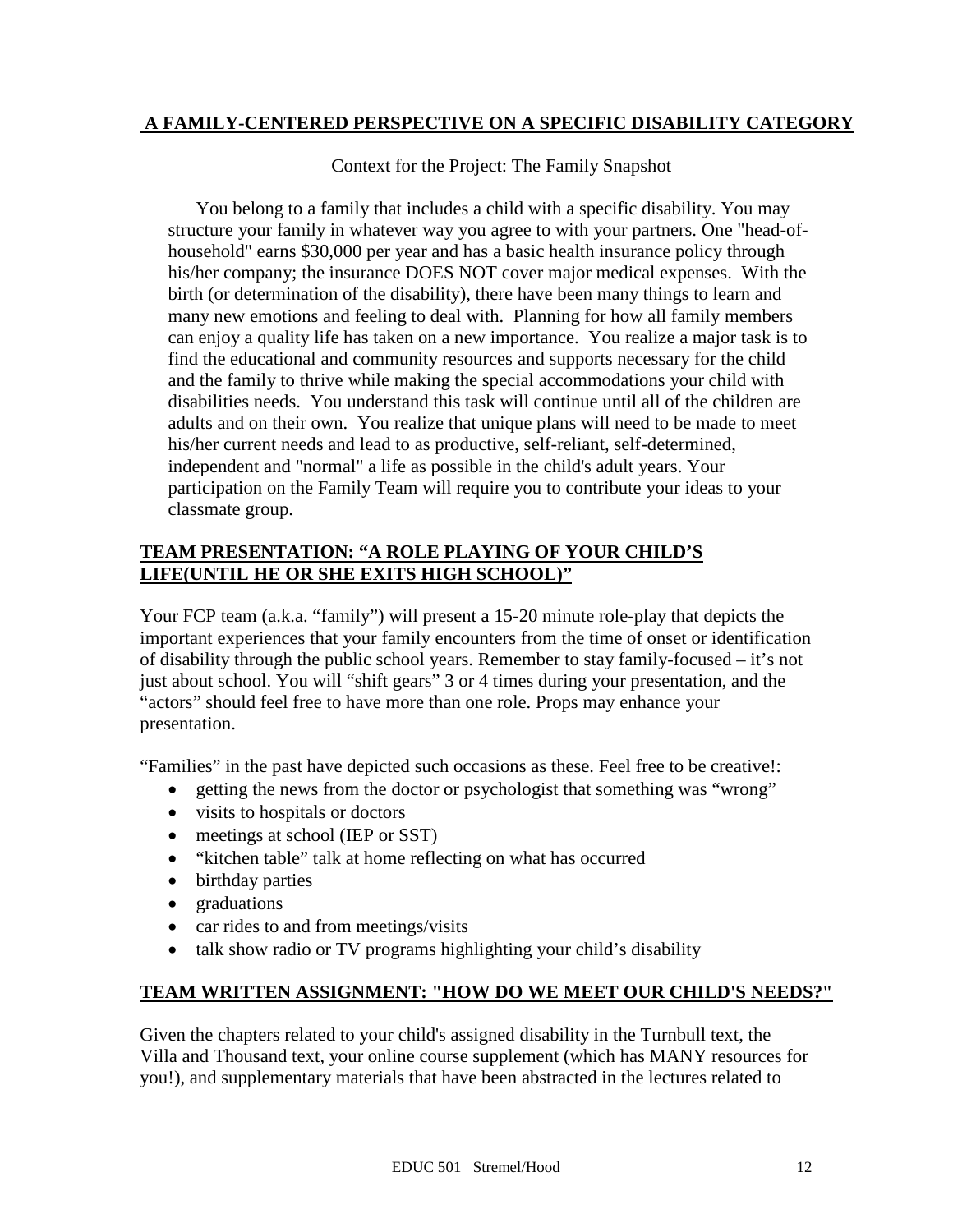this class, as well as additional research your team conducts, *develop a written plan for meeting your child's needs*.

**The written plan must include the following components:** 

- **A "family written" profile of the child with a disability in the "voice" of concerned parents and/or family members.**
- **Describe his/her personality and strengths.**
- **Provide a complete description of his/her disability with attention to the development of his/her multiple intelligences.**
- **Describe the potential implication of his/her disability on her physical, cognitive, social and emotional development.**
- **Describe the impact of his/her disability on the family.**

 **(Equivalent to a 3-5-page paper)** 

**II. A profile of the services and support needs for the child and the family:**

- **What are key features of nondiscriminatory evaluation for the child's IEP eligibility? (Refer to Turnbull et al.)**
- **What special education and/or related professionals are needed for support?**
- **What helps this child learn best?**
- **How are social relationships with peers best fostered?**
- **What are some central inclusion issues and hot "Inclusion Tips?"**
- **What are key issues for the professionals who support your child?**
- **Of the program options presented in Turnbull et al., what are your dreams for educational services for the preschool, elementary, and secondary years?**
- **What are your nightmares or fears for your child with regard to schooling?**
- **What are your dreams for post-secondary adult life employment, education, and independent living?**

 **(Equivalent to a 6 to 8-page paper)** 

• **A list of primary references you and your team used to complete the assignment.** 

**(Recommended number: at least two references beyond the two texts for the course!)** 

**IV. Create a summary of the disability entitled "Tips for Teachers." This should be the equivalent of** *a two-page handout* **for educators who will use this as a reference when working with a child with this specific disability. The summary can take the form of an outline, a concept map, or any other effective graphic organizer.**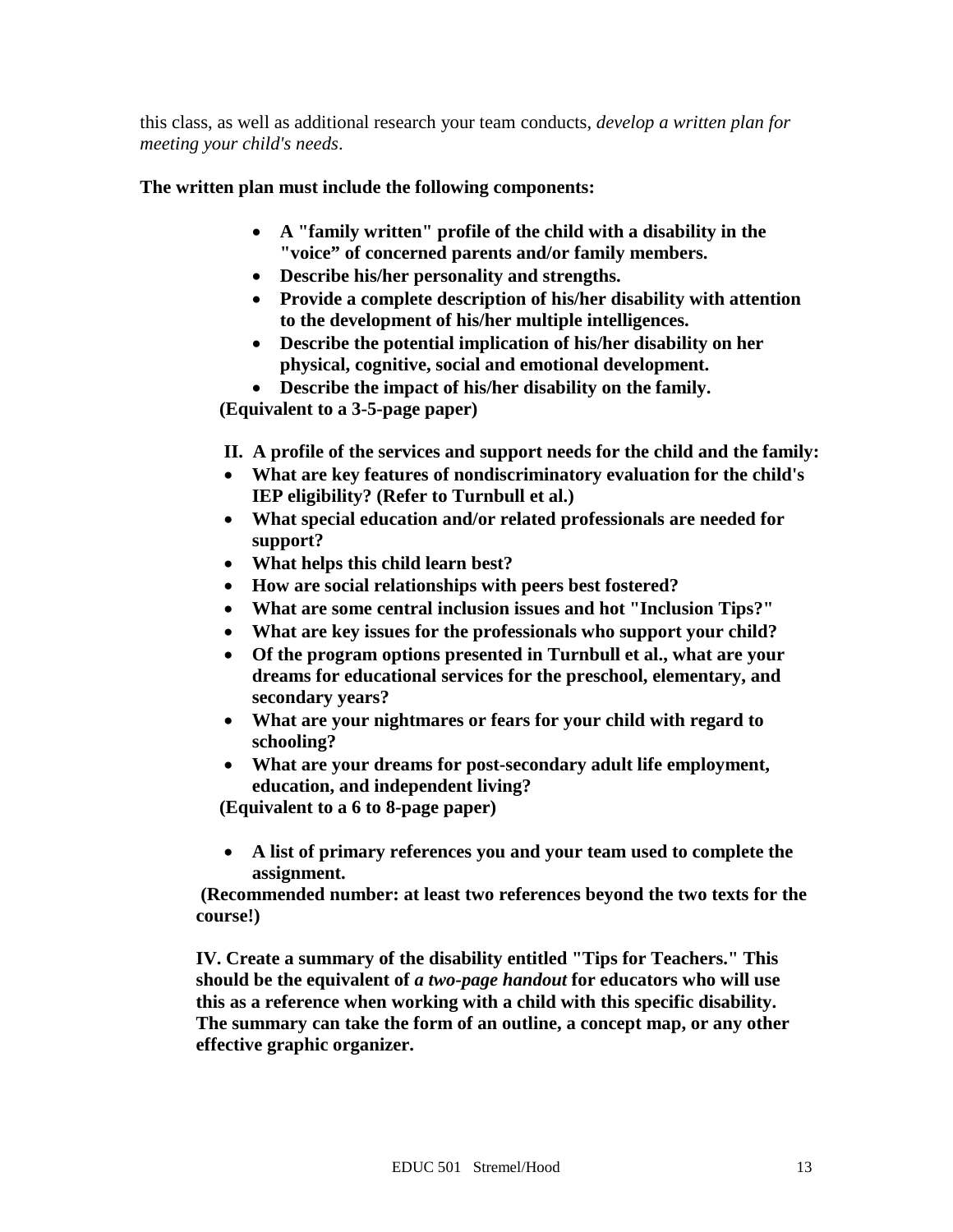# **Professional Growth Activity #1**

*Hansen Symposium February 2002 "The Inclusive Classroom: Differentiating Curriculum, Instruction, and Assessment for All Learners"*

Following Workshop #3 of the Hansen Symposium, and following the reading of Article #31 in *Educating Exceptional Children,* candidates will write reflective responses to the following prompts:

**1. In what way would** *compacting the curriculum* **facilitate learning for some students with special learning needs?**

(Refer to Freiberg, p. 202 as a guide for your response.)

- **2. Give one example of how you would design alternative learning experiences in math and science for students who:**
	- **are gifted**
	- **have learning disabilities in the area of reading**
	- **are mildly retarded**

(Refer to Freiberg, pp. 203-203 as a guide for your response.)Be sure to comment on the following: content, learning processes, products, learning environment, and assessment.)

**3. In what ways could you, your colleagues, and your administrators facilitate differentiation for students with special learning needs?** 

(Refer to Freiberg, p. 203 as a guide for this response.)